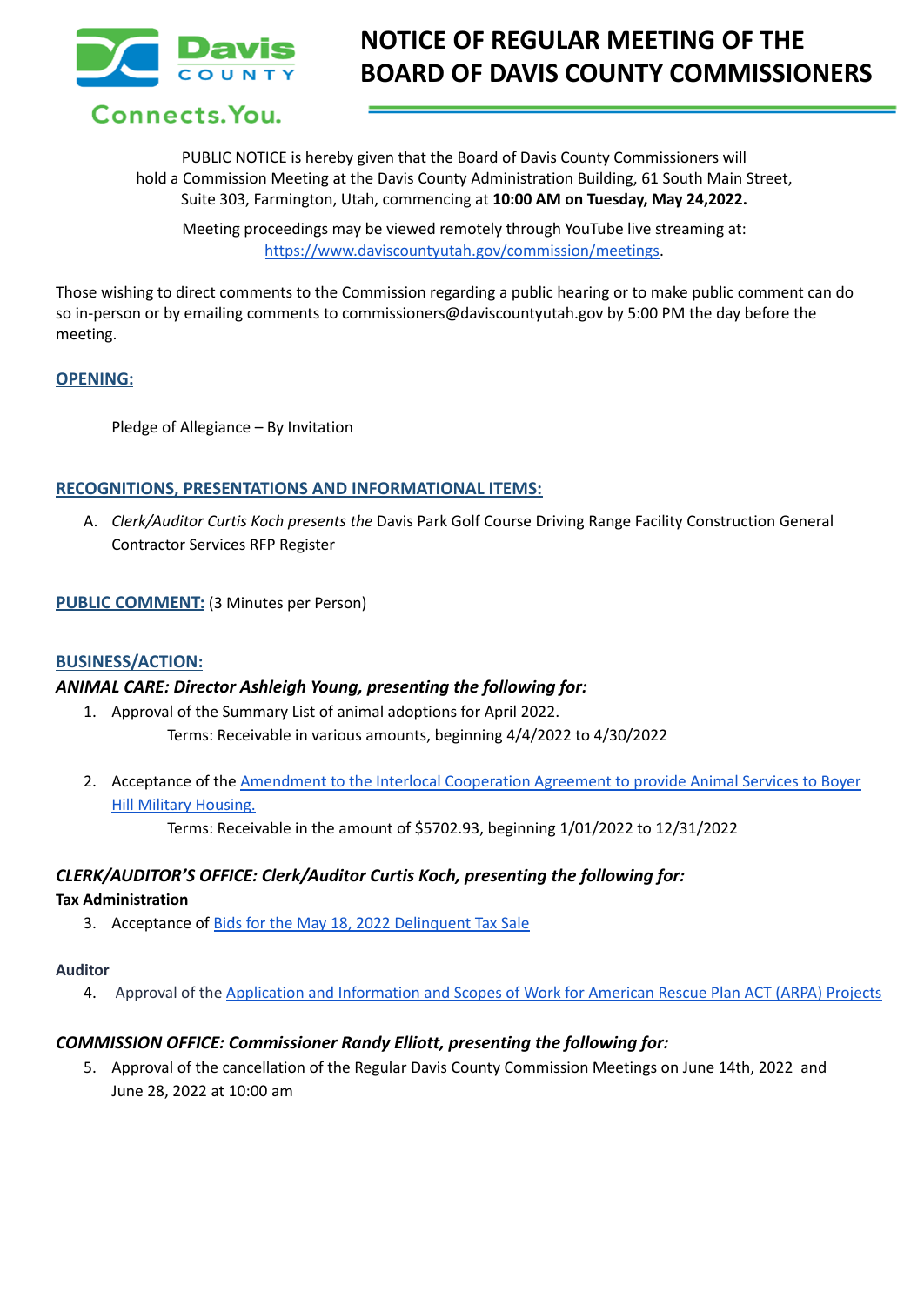6. Ratification of the Donation for Safe Night Graduation parties for ten high school graduation night [celebrations](https://drive.google.com/file/d/1J48fRFLSLDZkLaHOwamZcNC9rv_9daIQ/view?usp=sharing) with the Davis Education [Foundation](https://drive.google.com/file/d/1J48fRFLSLDZkLaHOwamZcNC9rv_9daIQ/view?usp=sharing) Terms: Payable in the amount of \$5,000

# *Commissioner Lorene Kamalu, presenting the following for:*

7. Ratification of the [Agreement](https://drive.google.com/file/d/1BPOF5BAKl7mfSOvDx4rmLLurvV6Bipkk/view?usp=sharing) with Davis Behavioral Health for the Substance Abuse and Mental Health Area Plan for State Fiscal Year 2023 to be [submitted](https://drive.google.com/file/d/1BPOF5BAKl7mfSOvDx4rmLLurvV6Bipkk/view?usp=sharing) to the State of Utah

# *COMMUNITY & ECONOMIC DEVELOPMENT: Director Kent Andersen, presenting the following for:*

- 8. Approval of the Standard Service Provider Contract with [KSL.com/Deseret](https://drive.google.com/file/d/12P0ZR6hQ6TZS44jnN3WVEF-RE7-mTBk3/view?usp=sharing) Digital Media for 2022 media buys Terms: Payable in the amount of \$16,200, beginning 3/1/2022 to 12/31/2022
- 9. Acceptance of the Real Estate Purchase Agreement for Real Property known as part of Tax ID No. [11-114-0077](https://drive.google.com/file/d/1jksJ50BlWFz5eDVkZa4N540vayYiD3UT/view?usp=sharing) and [obtained](https://drive.google.com/file/d/1jksJ50BlWFz5eDVkZa4N540vayYiD3UT/view?usp=sharing) by Davis County through a Tax Sale Terms: Receivable in the amount of \$548.80
- 10. Acceptance of the Real Estate Purchase Agreement for Real Property known as part of Tax ID No. [11-114-0077](https://drive.google.com/file/d/16m06eedoV2Qg88kP74II8VV0_RikqJFR/view?usp=sharing) and [obtained](https://drive.google.com/file/d/16m06eedoV2Qg88kP74II8VV0_RikqJFR/view?usp=sharing) by Davis County through a Tax Sale Terms: Receivable in the amount of \$2,774.04
- 11. Finalization of the Real Estate Purchase [Agreement](https://drive.google.com/file/d/1Mo5NkwsET9hwx3ABIqIQDy5A5nh1g3MU/view?usp=sharing) dated March 31, 2022 for Real Property known as Tax ID No. [05-048-0016](https://drive.google.com/file/d/1Mo5NkwsET9hwx3ABIqIQDy5A5nh1g3MU/view?usp=sharing)
- 12. Approval of the Resolution and the Interlocal [Agreement](https://drive.google.com/file/d/1OYUZ6yMF4S_XSEy5wnYLGmiRkdtGyN0E/view?usp=sharing) with Woods Cross City for the 1100 West [Reconstruction](https://drive.google.com/file/d/1OYUZ6yMF4S_XSEy5wnYLGmiRkdtGyN0E/view?usp=sharing) project Terms: Payable in the amount of \$1,251,312, beginning 5/24/2024
- 13. Approval of the Grant Application with West Bountiful City to use Proposition 1 [Transportation](https://drive.google.com/file/d/1InSUM-geZp5rm9nAMYyvfrJrKuSOi2gM/view?usp=sharing) Funds to complete the DSB Canal Trail from [approximately](https://drive.google.com/file/d/1InSUM-geZp5rm9nAMYyvfrJrKuSOi2gM/view?usp=sharing) 700 West to 600 West Terms: Payable in the amount of \$37,097.85

# *FACILITIES: Director Lane Rose, presenting the following for:*

14. Approval of the Standard Professional Services Contract with GSH [Geotechnical](https://drive.google.com/file/d/13xrKS3-Z6w5ZQeR7X_WOq2KacuUdBcG6/view?usp=sharing) Consultants, INC to perform a [Geotechnical](https://drive.google.com/file/d/13xrKS3-Z6w5ZQeR7X_WOq2KacuUdBcG6/view?usp=sharing) Site Specific Seismic study

# Terms: Payable in the amount of \$18,600.00, beginning 5/24/2022 to 9/30/2022

# *HEALTH: Director Brian Hatch, presenting the following for:*

# **Health Administration**

15. Approval of the Standard Internship [Agreement](https://drive.google.com/file/d/19SVgjjFwNHfbRUOXe-LOYlejjBqVoCuE/view?usp=sharing) with Southern New Hampshire University, facilitating internship [opportunities](https://drive.google.com/file/d/19SVgjjFwNHfbRUOXe-LOYlejjBqVoCuE/view?usp=sharing) and educational experiences for Institute's students Terms: Beginning 05/05/2022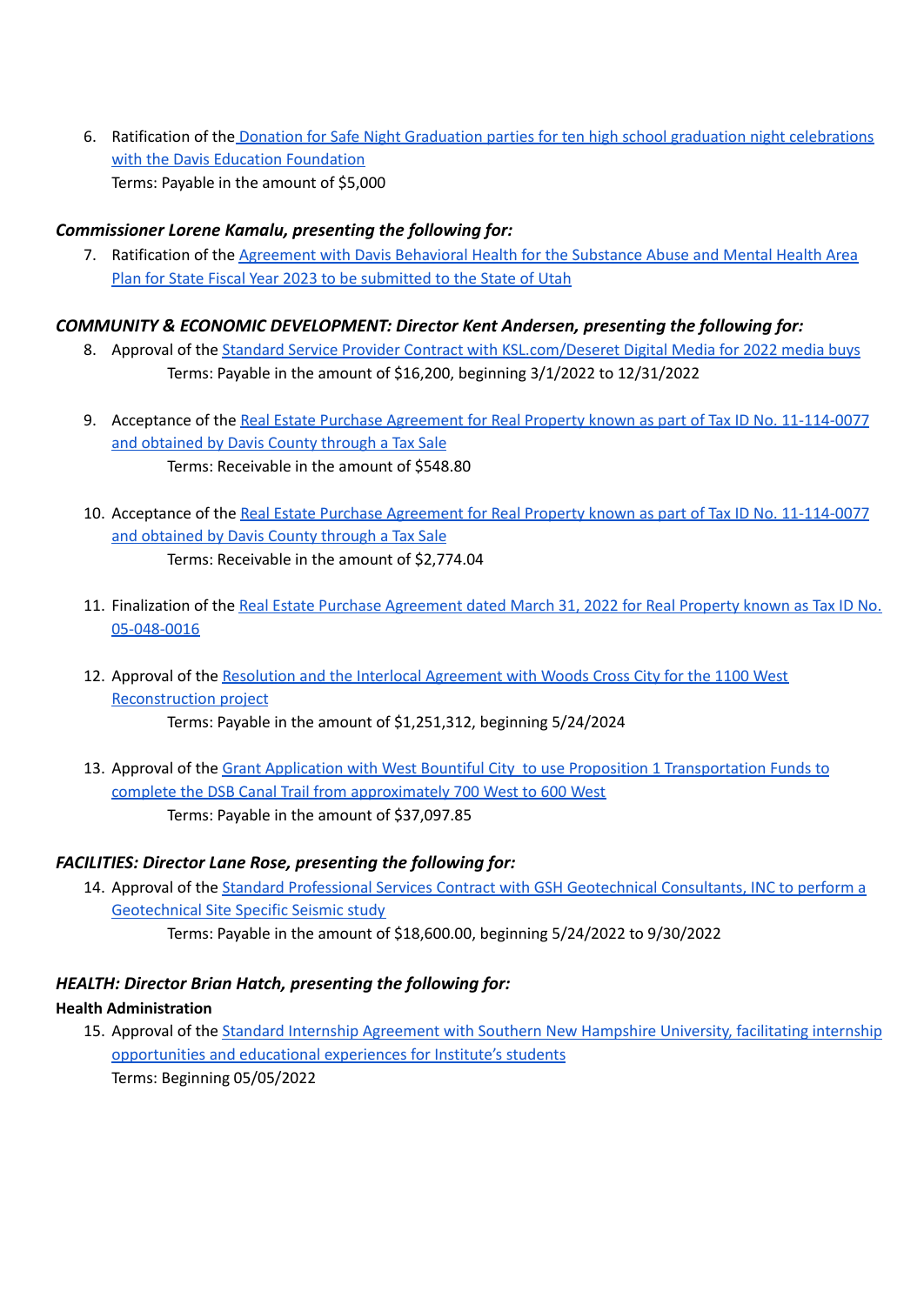## **Health Community Services**

- 16. Approval of the Internship Agreement with Weber State University to facilitate [opportunities](https://drive.google.com/file/d/1DjlzIC3pXmnojINv_090aOgQV2wOTXYI/view?usp=sharing) and educational [experiences](https://drive.google.com/file/d/1DjlzIC3pXmnojINv_090aOgQV2wOTXYI/view?usp=sharing) for students
	- Terms: Beginning 5/24/2022

## **Health Epidemiology**

- 17. Approval of the TB Prevention and Control [Amendment](https://drive.google.com/file/d/184S5gIIlEu8nX1U1WYdibLtlZsMxIKxb/view?usp=sharing) 4 with the Utah Department of Health, increasing the contract amount and replacing [Attachment](https://drive.google.com/file/d/184S5gIIlEu8nX1U1WYdibLtlZsMxIKxb/view?usp=sharing) 'A' in exchange for continued services Terms: Receivable in the amount of \$7,725.00 (increase), beginning 02/01/2022 to 12/31/2022
- 18. Approval of the Davis County Minimum [Performance](https://drive.google.com/file/d/1E1f4tjkKotJgknYNnqZ6fYXb3k85UXhZ/view?usp=sharing) Standards Agreement Amendment with the Utah [Department](https://drive.google.com/file/d/1E1f4tjkKotJgknYNnqZ6fYXb3k85UXhZ/view?usp=sharing) of Health to increase the contract amount and replace Attachment 'A' in exchange for continued [services](https://drive.google.com/file/d/1E1f4tjkKotJgknYNnqZ6fYXb3k85UXhZ/view?usp=sharing)

Terms: Receivable in the amount of \$490,964.00 (increase), beginning 7/1/2022 to 6/30/2023

19. Request for the [reappointment](https://drive.google.com/file/d/1R9AXDH1VQlL1gGxrW_dHrLbA2oggymNO/view?usp=sharing) of Board of Health Member, Mr. Troy Wood Terms: Beginning 7/1/2022 to 6/30/2025

## **Health Senior Services**

- 20. Acceptance of the Davis County Health [Department,](https://drive.google.com/file/d/1XsM-dGr7Tl8PfpV_9O8no1wCwmsH83MR/view?usp=sharing) Senior Services Four-Year Plan 2020-2023 Terms: Beginning 07/01/2022 to 06/30/2023
- 21. Agreement with Bountiful Historic [Preservation](https://drive.google.com/file/d/1RyU2vHbjRNvTQNxbbx8NRTTDjj4BbhRs/view?usp=sharing) Foundation in conjunction with Bountiful City to use two Health [Department](https://drive.google.com/file/d/1RyU2vHbjRNvTQNxbbx8NRTTDjj4BbhRs/view?usp=sharing) buses to transport citizens as part of the Historical Homes Tour Terms: Receivable in varied amounts based on time and gasoline, beginning 7/16/2022
- 22. Approval of the Internship Agreement with Brigham Young University to facilitate [opportunities](https://drive.google.com/file/d/1r4SwK-M5Vb88WYF7FK1XBqK69mnrPOJl/view?usp=sharing) and educational [experiences](https://drive.google.com/file/d/1r4SwK-M5Vb88WYF7FK1XBqK69mnrPOJl/view?usp=sharing) for students Terms: Beginning 5/24/2022
- 23. Approval of the Memo of [Understanding](https://drive.google.com/file/d/1KjpugsRqsDpD8XBkESxc7fzsZmtXEbwz/view?usp=sharing) for the Davis County Retired and Senior Volunteer Program (RSVP) to provide [volunteers](https://drive.google.com/file/d/1KjpugsRqsDpD8XBkESxc7fzsZmtXEbwz/view?usp=sharing) to help with services at Open Doors, Bountiful Museum, Syracuse Regional Museum, and Davis School [District](https://drive.google.com/file/d/1KjpugsRqsDpD8XBkESxc7fzsZmtXEbwz/view?usp=sharing)

# *HUMAN RESOURCES: Director Chris Bone, presenting the following for:*

24. Approval of the [Agreement](https://drive.google.com/file/d/1BVQ7nel_TzqpStlqu1fln5Sn_4NcFbnV/view?usp=sharing) with Michael Bouwhuis for legal services for indigent persons appearing in Davis **[County](https://drive.google.com/file/d/1BVQ7nel_TzqpStlqu1fln5Sn_4NcFbnV/view?usp=sharing)** 

Terms: Payable in the amount of \$62,222.23, beginning 6/10/2022 to 12/31/2024

# *LIBRARY: Director Josh Johnson, presenting the following for:*

25. Approval of a Memorandum of [Understanding](https://drive.google.com/file/d/1pkQkaFX_Quyrq0B9XeyVhMSCFJhcR5ah/view?usp=sharing) with Professional Book Club Guru (PBC) joining the Library Speakers [Consortium](https://drive.google.com/file/d/1pkQkaFX_Quyrq0B9XeyVhMSCFJhcR5ah/view?usp=sharing)

Terms: Payable in the amount of \$7,500.00, beginning 07/01/2022 to 06/30/2023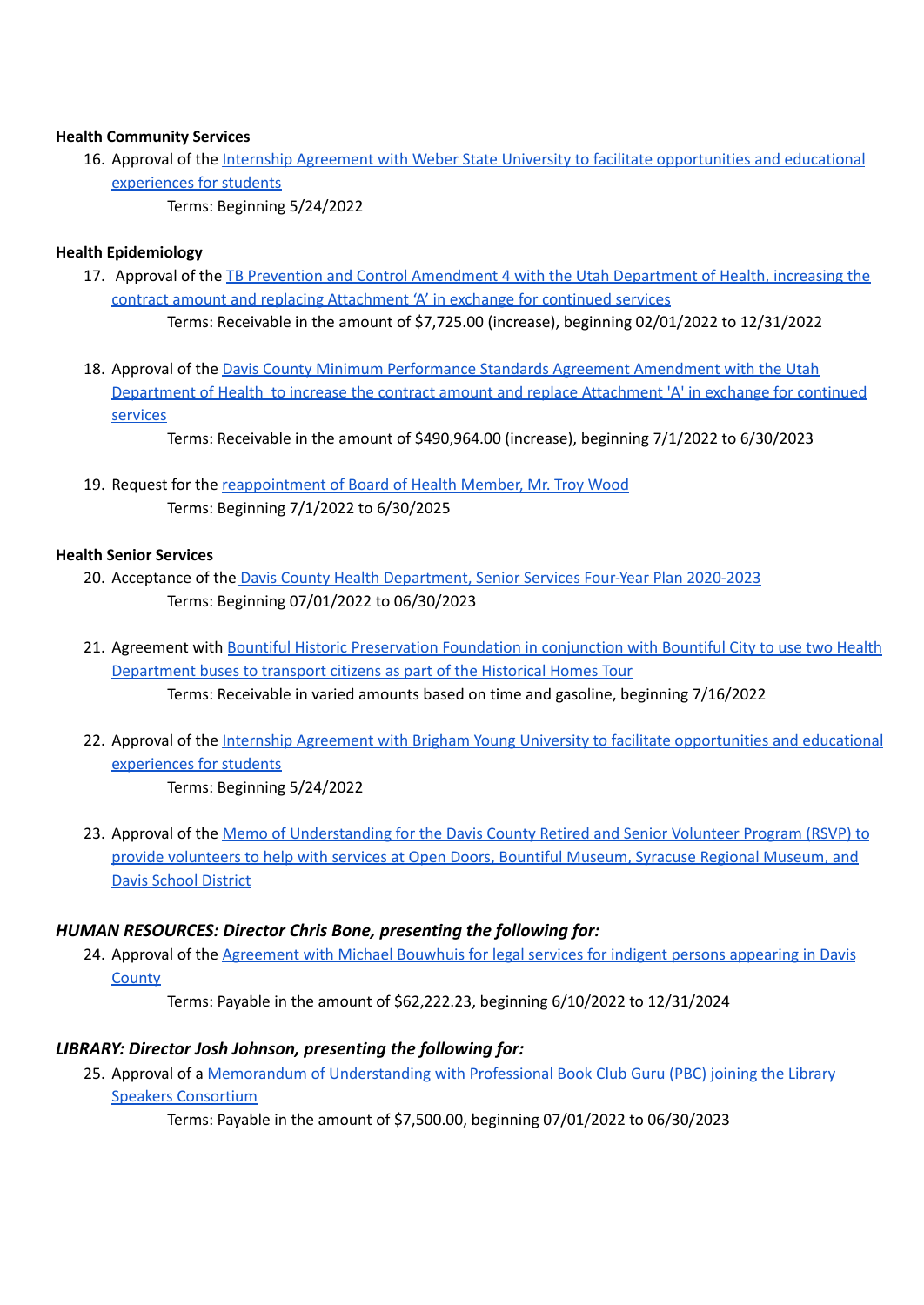# *SHERIFF'S OFFICE: Chief Deputy Susan Poulsen, presenting the following for:*

- 26. Approval of a Federal [Non-Disclosure](https://drive.google.com/file/d/1x5Rhcg9Akg_0uN_a_yqTUUm3bn0J5LPP/view?usp=sharing) Agreement with the Bureau of Reclamation for Weber Basin Equalizing Reservoir Dams [Emergency](https://drive.google.com/file/d/1x5Rhcg9Akg_0uN_a_yqTUUm3bn0J5LPP/view?usp=sharing) Action Plan (EAP)
- 27. Approval of the Interlocal [Cooperation](https://drive.google.com/file/d/1x5Rhcg9Akg_0uN_a_yqTUUm3bn0J5LPP/view?usp=sharing) Agreement to provide dispatch services for Sunset City Terms: Receivable in the amount of \$20,591.76 beginning 07/01/2022 to 06/30/2023
- 28. Approval of the Interlocal [Cooperation](https://drive.google.com/file/d/1Kjj_JIRo14MDek40CmRG-oV3lkPVXLvp/view?usp=sharing) Agreement to provide dispatch services for Farmington City Terms: Receivable in the amount of \$104,953.29, beginning 07/01/2022 to 06/30/2023
- 29. Approval of the Interlocal [Cooperation](https://drive.google.com/file/d/16t6squn5_5F6MWPw4Oj6l0f6UwhsFH_y/view?usp=sharing) Agreement to provide dispatch services for Kaysville City Terms: Receivable in the amount of \$138,646.32, beginning 07/01/2022 to 06/30/2023
- 30. Approval of the Standard Service Provider [Agreement](https://drive.google.com/file/d/1_J-2ToUdR_I2OcJGrbYIwh41TdMKpYNf/view?usp=sharing) with TruGreen for lawn care at the Sheriff's Office **[Complex](https://drive.google.com/file/d/1_J-2ToUdR_I2OcJGrbYIwh41TdMKpYNf/view?usp=sharing)**

Terms: Payable in the amount of \$4,437.72, beginning 05/24/2022

- 31. Approval of the Release of Liability, Waiver of Rights, and Participant Agreement (Participant 1) for the Secure Continuous Remote Alcohol Monitoring (SCRAM) program Terms: Receivable in a varied amount based on tests used and monitoring fees
- 32. Approval of the Release of Liability, Waiver of Rights, and Participant Agreement (Participant 2) for the Secure Continuous Remote Alcohol Monitoring (SCRAM) program Terms: Receivable in a varied amount based on tests used and monitoring fees
- 33. Approval of the Release of Liability, Waiver of Rights, and Participant Agreement (Participant 3) for the Secure Continuous Remote Alcohol Monitoring (SCRAM) program Terms: Receivable in a varied amount based on tests used and monitoring fees
- 34. Approval of the Release of Liability, Waiver of Rights, and Participant Agreement (Participant 4) for the Secure Continuous Remote Alcohol Monitoring (SCRAM) program Terms: Receivable in a varied amount based on tests used and monitoring fees
- 35. Approval of the Release of Liability, Waiver of Rights, and Participant Agreement (Participant 5) for the Secure Continuous Remote Alcohol Monitoring (SCRAM) program Terms: Receivable in a varied amount based on tests used and monitoring fees
- 36. Approval of the Amendment to the Training Reimbursement Agreement with Ashton Olsen Terms: Payable in the the amount of \$5,084.69
- 37. Approval of the Training Reimbursement Agreement with Jordan Thomas Nelson for Special Functions Training and Basic Corrections Training

Terms: Payable in the amount of \$13,944.00, Beginning on the date that he is sworn in as a Deputy Sheriff, ending two years past that date